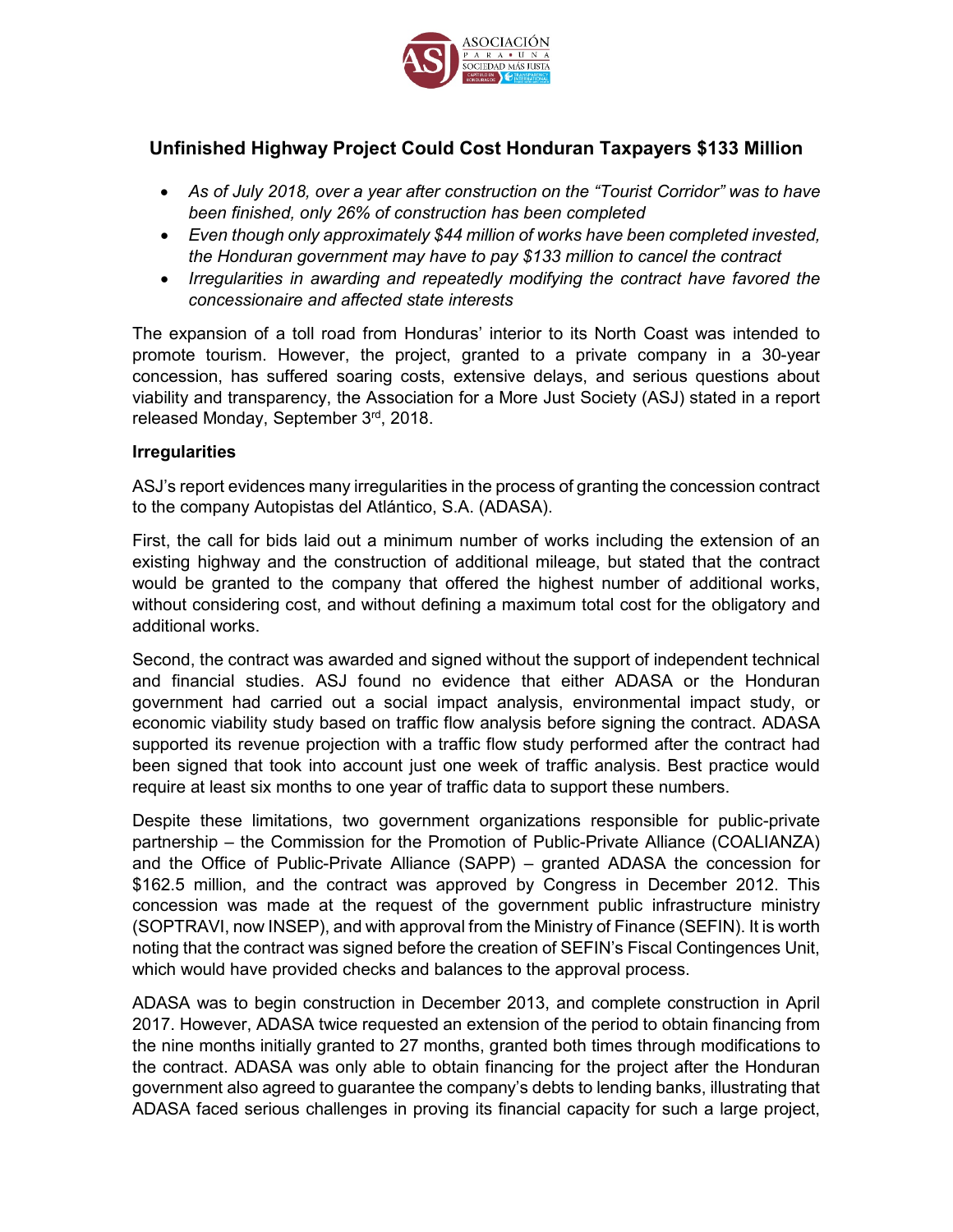

and that rather than taking this opportunity to cancel the contract for noncompliance, the State instead assumed significant financial risk by modifying and extending it.

ADASA began construction on the highway, called the **"Tourist Corridor"** in May 2015, 17 months after scheduled, and as of July, 2018, they had completed only 26.38% of the highway. Nonetheless ADASA requested and was granted another modification to the contract which allowed them to begin to collect tolls in October 2016, despite the fact that under public-private agreements, toll collection should begin only after the total work or certain minimum works have been completed.

The advancement of toll collection has serious implications for the State's responsibility towards the concessionaire. By collecting tolls, the highway is now considered "operational," and canceling the contract will require a payment not only of the initial investment (approximately \$44 million) and other incurred costs, but also of a percentage of projected revenues. In conclusion, for an incomplete highway project with no guarantee of its true value, the Honduran government could pay \$133 million.

## **Responsible**

The project structured by Coalianza showed technical, financial, and logistical weakness, including ADASA's need to extend the period to obtain financing from nine to 27 months, its inability to obtain financing without a guarantee from the government, its request to extend the construction period, and multiple modifications to projected revenue without accompanying studies of support. Furthermore, during the bidding process, Grodco (parent company of ADASA) did not declare a conflict of interest with the only other bidder, Autopistas del Valle, S.A., which shares associates with Grodco in public-private partnerships in the Dominican Republican and in Colombia.

In addition, sate institutions COALIANZA, SAPP, INSEP and SEFIN are responsible for granting the concession without adequate impact and viability studies, and then repeatedly modifying the contract without supporting evidence, and without approval from the Honduran Congress. As the State made future financial commitments in the contract modifications, the edits should have been approved by Congress. By not carrying out adequate studies, state institutions limited their ability to negotiate good terms for the construction and operation of the toll road. These Honduran institutions should have taken greater measures to ensure the concessionaire's technical and financial capacity in order to reduce the risks associated with executing the project under the agreed terms.

The private banks and multilateral organizations who provided funding for the initiative, including JP Morgan Chase, FICOHSA, and the World Bank, also share responsibility for supporting a high-risk initiative that lacked independent technical and financial studies. The experience and strong technical capacity of these financial institutions should have allowed them to detect the findings listed above; however, these institutions did not call for additional studies to ensure that the project they were funding would benefit Honduras, and they only ensured that their investment would be recovered even if through taxpayer money.

### **Recommendations**

ASJ's report issued a series of recommendations to respond to irregularities in the contracting and implementation of the Tourist Corridor project. First, ASJ called for a detailed investigation into Public-Private agreements currently under revision and execution. There